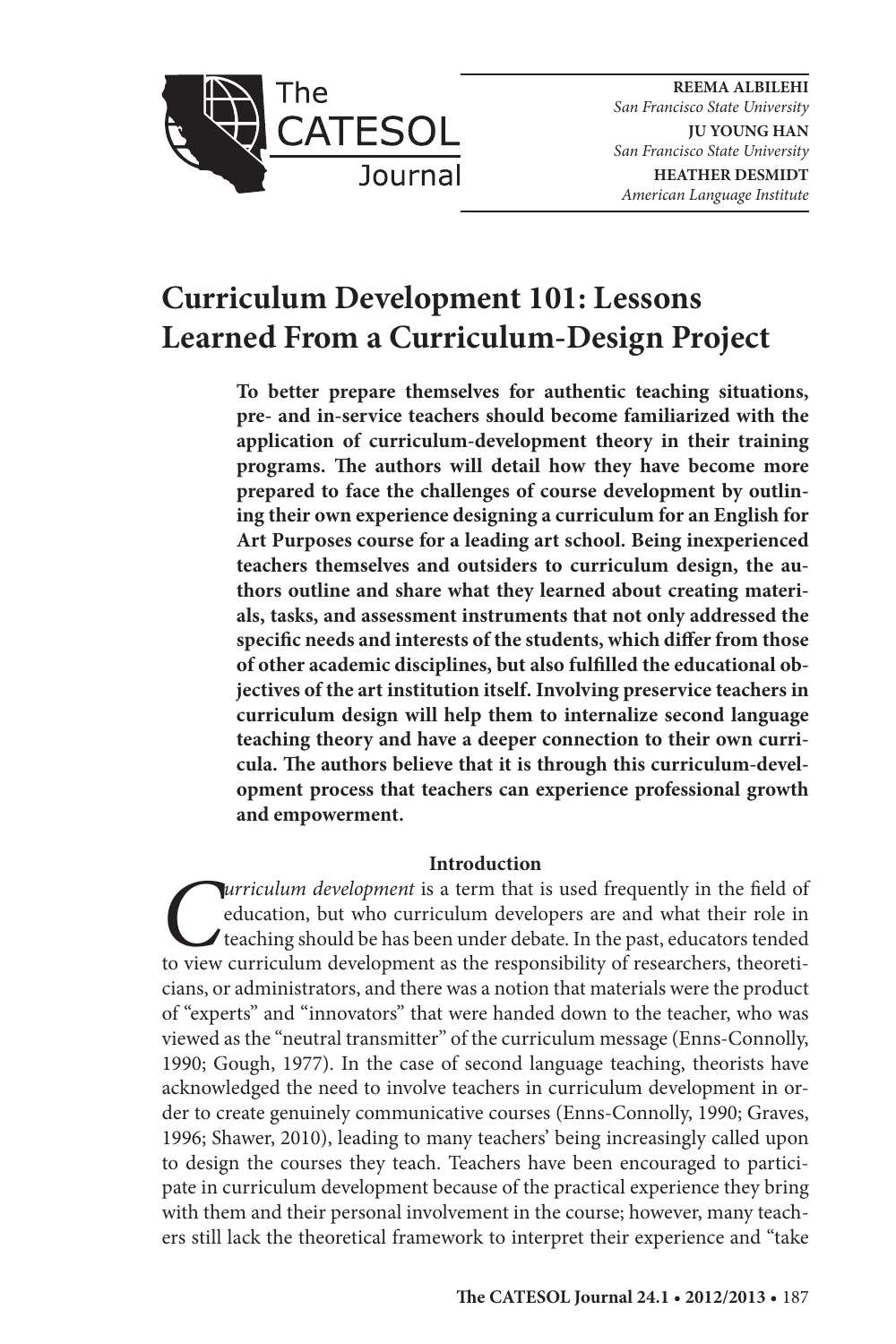control" of their teaching through certain curriculum-development strategies (Enns-Connolly, p. 501). However, teachers must understand that they play an important role in course design because they are the ones who deliver instructions in accordance with a curriculum, and they are the ones who bridge the gap between what has been described in a curriculum and what is actually being done in the classroom. By understanding the framework of curriculum development, teachers can "make sense" of what they are doing and not just do it (Graves, p. 6)

As graduate students of a MA TESOL program, we did not consider ourselves capable of being curriculum developers because of our lack of knowledge, but we were aware of the fact that course design was not a rare practice, even for new teachers. To our surprise, many in-service ESL teachers also vocalize similar opinions of not feeling fully equipped when it comes to approaching and tackling curricula. Our desire to gain expertise and to prepare ourselves for the future prompted us to enroll in a seminar course in curriculum and assessment at our university. We entered the class with foundational and theoretical knowledge of how to teach the four skills and had some exposure to second language learners through our work as tutors and teaching assistants in both academic and nonacademic ESL classrooms. However, we left the class with quite a different set of beliefs, attitudes, and strategies as English language teachers, and this change is indexical of teacher growth and development (Voogt et al., 2011). Through this course, we were equipped with the conceptual framework for "making sense" of the curriculum-development process that would enable us to apply this knowledge to a real-life language-learning situation, or "case." As Graves (1996) explains in her book, *Teachers as Course Developers*,

the experience of developing a course enables teachers to make sense of the theories and expertise of others because it gives them opportunities to clarify their understanding of theory and make it concrete. Their practice in turn changes their understanding of the theories. (p. 6)

This Curriculum and Assessment course helped make our understanding of theory concrete through our experience developing an actual curriculum for an advanced integrated ESL course at a leading art university in San Francisco.

This article begins by situating the project we were assigned to work on and outlining the indications we were given for developing the curriculum. Following the contextualization is an overview of the curriculum-development process that we went through and how we addressed the unique needs of the students and fulfilled the educational objectives of the institution. This article concludes with reflections on our experience of making sense of theory and insight into the role curriculum development has played in our professional development.

#### *Context*

Our directive for the curriculum-development project was to (a) survey the course that was already in place; (b) evaluate the curriculum; and (c) look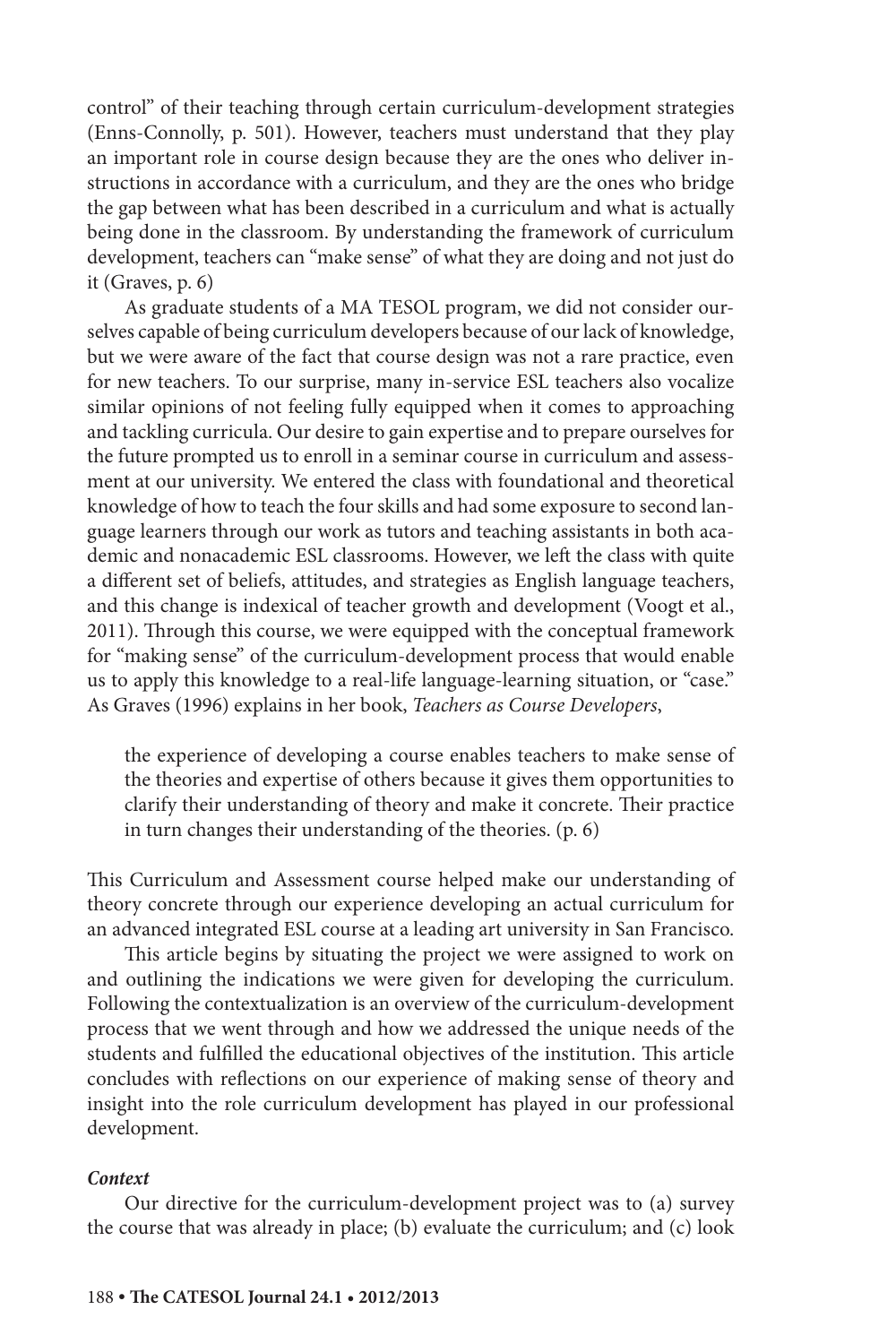for areas of improvement. The administrators hoped that having the students and teachers surveyed and the curriculum evaluated by "outsiders" would give them an extensive view of the course and perhaps their program on the whole. The institution encouraged feedback and suggestions from us that would lead to the development of a curriculum that would "increase student satisfaction, give students the opportunity to think critically, have focused tasks, enlighten students, and encourage them to take knowledge into their own hands" (personal communication). We interpreted these directives to mean we should assess the course and suggest possible improvements in the course to increase students' motivation while meeting the institutional goals.

The course we were asked to assess was called English for Art Purposes (EAP), which is essentially an English for Specific Purposes (ESP) program that prepares international students to (a) participate actively in college classes; (b) express themselves clearly in art critiques; (c) understand lectures and American idiomatic speech; (d) improve reading skills; (e) increase art and design vocabulary; and (f) write papers for class assignments. Today, there are more than 5,000 international students enrolled (30% of students enrolled) in the art university, which makes it the largest art-oriented English as a Second Language (ESL) program in the world (Preece, 2008).

Along with their ESL classes, EAP students are allowed to enroll right away in art and design classes that correspond to their major. To be successful in these and future classes at the university, they are expected to be competent in all language modalities; however, listening and speaking skills play a special role for these students. When we were trying to obtain more information about the nature of English for art and design purposes, one of the instructors at the university revealed that the need for strong listening and speaking skills is greater than the need for strong reading and writing skills (personal communication). Students also need to be well acquainted with the spoken vocabulary that is used during lectures in art classes to facilitate their comprehension. In addition, art students must be linguistically prepared to discuss their own projects and provide critiques of the works of others. Reading and writing competence is necessary for them to be able to carry out research and to succeed in their future composition classes at AAU.

# **The Curriculum-Development Process: Where to Begin?**

According to Richards (2001) *curriculum development* refers to the "range of planning and implementation processes involved in developing or renewing a curriculum" (p. 41). Many curriculum-development textbooks present the stages of the curriculum-development process as follows:

- 1. Needs analysis;
- 2. Setting goals and objectives;
- 3. Course organization;
- 4. Selecting and preparing teaching materials; and
- 5. Evaluation.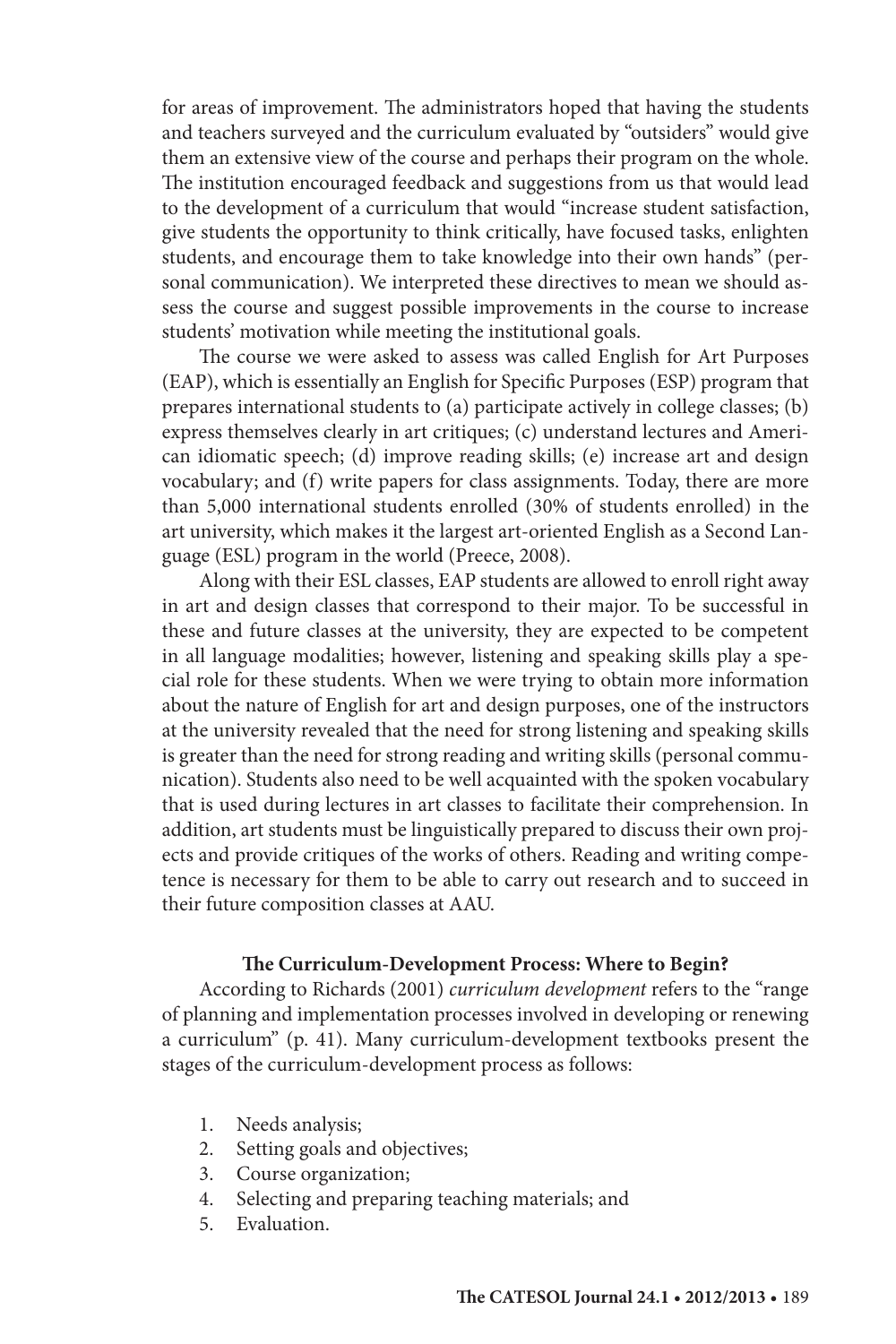Lacking experience in developing a curriculum, at first we tried to follow the exact order of the curriculum-development process based on the progression of our Curriculum and Assessment course and the textbooks we were using in our class. However, after many failed attempts to achieve our directives for the course design, we realized that we must approach the process from a different angle.

Instead of following the presented order from our textbooks, which is to determine goals and objectives before deciding course content, we decided to approach the process backward by first setting principles for the course content, next evaluating and revising the existing assignments based on identified students' needs, then deciding the scope and sequence of the content, and finally eliciting objectives students would be able to achieve. From this experience, we learned that curriculum development is "a framework of components that overlap both conceptually and temporally" (Graves, 1996, p. 5), which means that curriculum developers should start wherever and whenever they think it is suitable in their own situations.

 In this section, first we will focus on our ¨backward¨ approach to articulating goals and objectives of the EAP course. Then we will reflect on how our approach to curriculum development helped us understand the interactive dynamic among the framework components of the course-construction process and enabled us to map our own stages of the process that made sense to us. What follows is an outline of the stages of the curriculum-development process we were involved in. In the following section, these stages will be outlined in more depth.

- 1. Conduct needs and situation analyses.
- 2. Conceptualize the content.
- 3. Evaluate existing assignments based on students' needs and institutional goals.
- 4. Identify what was missing or lacking in the existing assignments.
- 5. Revise and change assignments to fulfill course goals, bring unity to the course, and motivate students.
- 6. Articulate the goals and objectives based on the assignments we determined.
- 7. Compare them with the existing ones, and then add our goals and objectives to the existing ones.
- 8. Organize unit content (scope and sequence) and developing of course materials.
- 9. Choose evaluation methods that connected and built off one another.

#### *Conducting a Needs and Situation Analysis*

We began with a needs analysis, as all curriculum-development textbooks outline this as the starting point of curriculum design. We designed and conducted a questionnaire to elicit from the current EAP students what Brindley (1989) referred to as objective (i.e., language needs) and subjective (i.e.,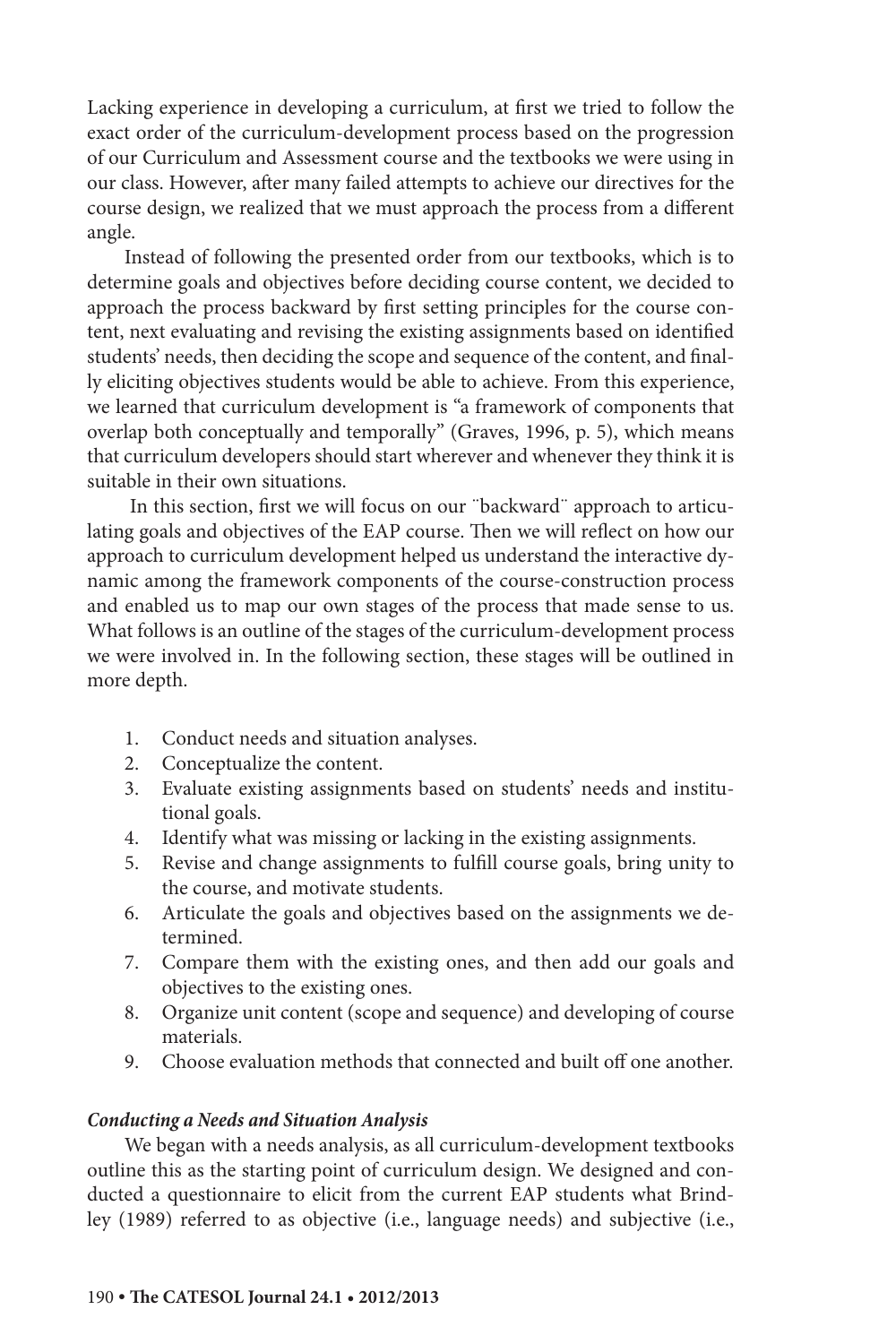affective and cognitive) needs. By analyzing the results of the questionnaire, we extracted necessary information such as who the students were, what their goals were, and what their learning-style preferences were. What stood out to us from the student survey was that students expressed an overwhelming desire to improve their oral English skills; many explained that they wanted to become more fluent in order to be successful in future jobs in art and design in the US. The following quote from a student exemplifies the subjective needs we assessed, which guided our decision making in the development process:

In 5 years, I plan to be a famous director, I have to speak English fluently to be able to communicate with those actors and other people in a film crew.

After assessing students´ needs, we conducted a situation analysis to understand factors affecting the EAP curriculum development. From this analysis we learned what constraints were involved in implementing our curriculum (i.e., teacher and institutional factors); however, we were not sure how to effectively make use of this data. Therefore, we proceeded to the next stage as indicated in our textbook: determining goals and objectives. Not being able to bridge the gap between the two phases (needs and situation analysis and determining goals and objectives), we found ourselves lost in a sea of "SWBAT"s.<sup>1</sup> We spent many days making lists of goals, objectives, and target skills. Some were too general and abstract whereas others were too specific. We could not decide which ones were critical and which were merely desirable. After hours of discussion and negotiation, we realized that there was a missing step and we decided that conceptualizing the content before determining goals and objectives might shed some light on our problem and bring about a solution.

# *Conceptualizing the Content*

Left with the question of how to choose and articulate appropriate goals and objectives, we decided to develop a small set of questions that we could use systematically to guide us through the goals and objectives articulation process. We asked ourselves the following questions:

- 1. Who are the students?
- 2. What are their needs?
- 3. What is the nature of the course?
- 4. What should the students be able to do in their art and design classes and outside class?
- 5. What motivates the students?
- 6. What did the students learn in their previous English courses and what will they need to learn in the following courses?

As we were outsiders to the learning situation at hand, these questions helped us to situate the students and make decisions about what was important for the EAP students to learn. With a closer and more systematic investigation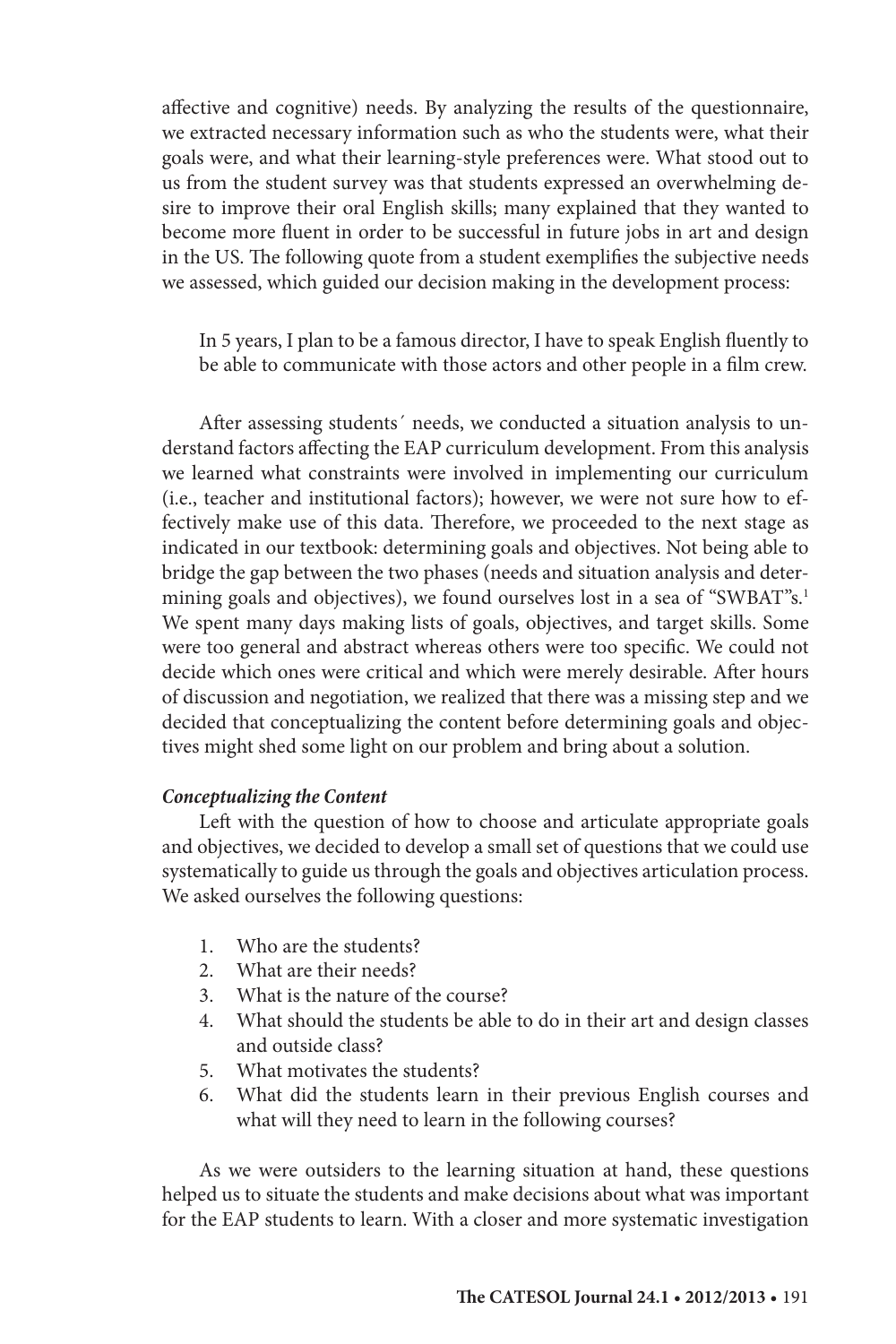of the course and learners, we were finally able to set the principles of course content for EAP. Within the realm of English for Art Purposes, we decided that the content should:

- 1. Help students build their future identity as artists;
- 2. Promote critical thinking and students' autonomy in their language learning;
- 3. Build study strategies and presentation skills;
- 4. Give students opportunities to work individually as well as collaboratively;
- 5. Encourage students' creativity; and, most of all
- 6. Be relevant to students' lives.

After analyzing these objectives in relation to the six questions that we asked ourselves, we were able to bridge the gap between the needs analysis stage and the goals and objectives articulation step.

# *Evaluating and Revising Existing Assignments*

Our next step was to look at the existing assignments in the EAP course and to determine if the tasks effectively addressed the content we conceptualized. By doing so, we were able to articulate the learning objectives, to identify the missing constructs in the existing tasks, and to make the necessary adjustments to better address students' needs. By deconstructing each assignment in this way, we were able to identify the exact learning outcomes and constructs that were being measured and that should therefore be taught, and we were able to apply these objectives in creating the new tasks.

In the existing curriculum, all assignments were relevant to art and design discourse and practices, which include tasks such as writing an essay on modern art and giving presentations on personal artwork. However, among these assignments, one task seemed out of place. This task was a role-play in which students had to imagine they were soccer coaches and give advice to their trainees. For this task, students were required to demonstrate their pragmatic skills, which are an important component in language acquisition; however, it seemed irrelevant to their needs as art and design students. Therefore, we decided to keep the pragmatic aspect of the task but to apply it to a situation that was more thematically appropriate.

After analyzing the existing assignments and identifying areas for improvement, we revisited the situational analysis, looking at students' needs in a new light. To better address students' needs, not only did we change the tasks but we also fine-tuned the topics and themes to ones that we believed could engage students' interest and motivation and provide close relevance to their lives. In this, we agree with Tomlinson's (1998) statement that "what is being taught should be perceived by learners as relevant and useful" (p. 97) and we emphasize that there should be an apparent relevance between the language and assignments students use in the classroom and outside class. This approach also helped us with sequencing assignments so that all tasks would fit into the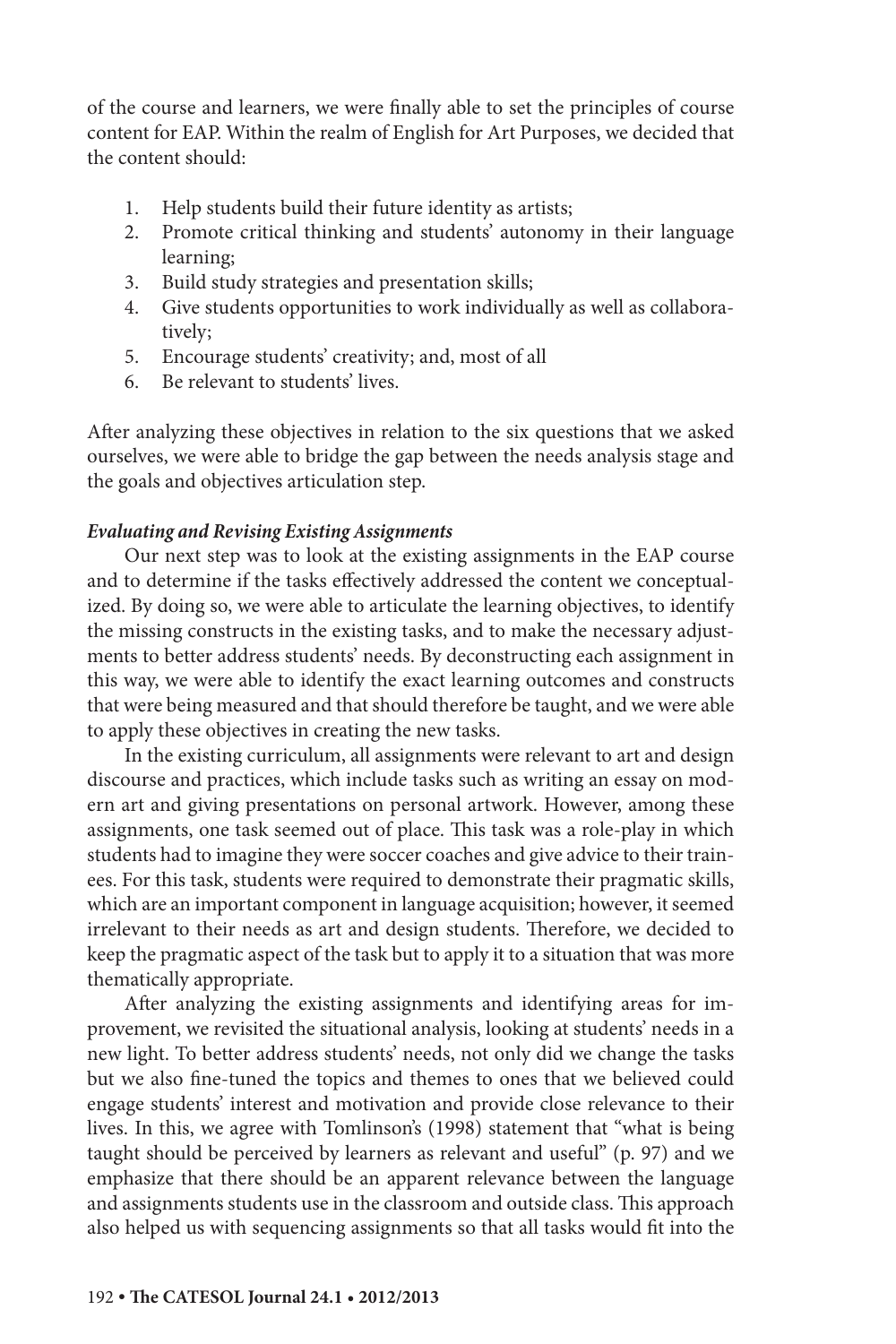larger thematic framework and could eventually fit into the final portfolio*.* We thought that by making connections between all of the assignments, then students could revisit their old assignments to revise, recall, reprocess, and edit information that would help students integrate all that they had learned.

# **Approaching Curriculum Development**

Various concerns have been raised about teachers' approach to course design because how teachers approach it can have a serious impact on students' learning and motivation. Among teachers' approaches to curriculum design, Shawer (2010) outlines the *fidelity approach*, in which teachers transmit the curriculum as it is; the *adaptation approach*, in which teachers make adjustments and adaptations to an existing curriculum; and the *enactment approach*, in which the curriculum is a creation in action. In other words, it is dictated by the students' needs and experiences on the spot. The importance of conceptualizing these approaches will help us envision the *attitudes* that come with each approach. Teachers who value stability and avoid uncertainty prefer the first method, whereas others who value unpredictability and challenges would favor the third method. Through our graduate-course and firsthand experience working on a curriculum, we acquired a critical perspective on each of the approaches and the strategies that come with them, and we think that now we would not be afraid or feel underprepared to deal with any curricular situation. Shawer (2010) states that exposing preservice teachers to these models and the attitudes each model dictates should be part of teaching-training programs.

On the one hand, we witnessed the adaptation approach, in which we observed how the EAP staff created, negotiated, and renegotiated the curriculum by supplying concepts, skills, and materials missing in the official curriculum. On the other hand, by employing a detailed situational and needs analysis, we used the curriculum enactment approach. In this model, addressing learners' needs, interests, wants, and abilities is of vital importance. We directed all our mental and critical powers to creating activities that did not necessarily carry concrete objectives, but rather those in which students would be able to use language that was meaningful to them. Understanding the importance of addressing students' needs adequately in the curriculum-development process and having had the experience of trying various curriculum design approaches, we are now less inclined to rely on "prefabricated" lessons of the fidelity approach*,* but instead we will construct a curriculum that is "uniquely adapted to our students" (Johnson, 1996, p. 769).

# **Teacher Empowerment Through Curriculum Development**

Freeman's (1989) descriptive model for teacher education defines teaching as a decision-making process that involves knowledge, skills, attitudes, and awareness. Our experiences leading up to the Curriculum and Assessment course had given us the knowledge and skills of language-teaching methodology, theoretical linguistics, and second language acquisition, but we had not had any practical experience teaching in the field yet. Through the curriculumdesign course we gained field experience by working on a real-life "case" that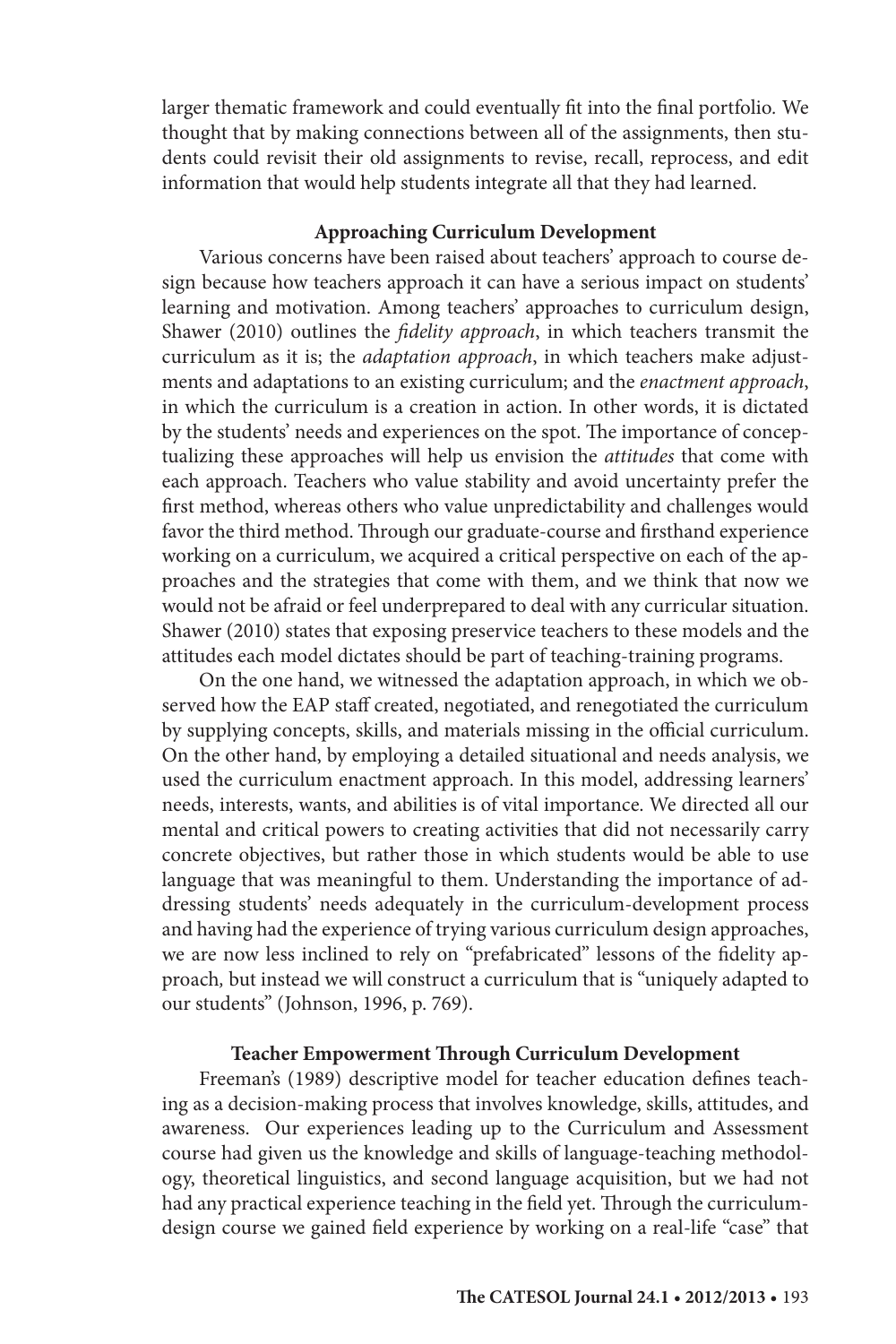helped us to "foster a change in awareness and attitude" (Fan, 2011, p. 15). We were made more aware of our teaching and attitudes through the process of curriculum development because we needed to make decisions based on our own interpretations of the theory and the context we were assigned to. Theory can inform classroom practice, but it can inform practice "only to the extent to which teachers themselves make sense of that theory" (Johnson, 1996, p. 767). By applying these theories to a real context, we were able to make sense of them and internalize them. The source of our pedagogical knowledge, in this case, did not lie solely within the courses that we took, but rather the learning experience that we had.

Being given a framework for understanding the course-design process and carrying out the project, our attitudes about what constitutes good teaching practices were shaped, which led us to be more confident in our "expertise" and more prepared to enter the classroom. Now that we have had the experience of being involved in the process of designing a course, we also feel more in control of our teaching. By taking a more active role in their own curricula, teachers can become more "deeply involved in their own teaching situations" (Enns-Connolly, 1990, p. 500). We have experienced course design from the curriculum-developers' perspective, which has allowed us to see how each piece of the curriculum fits and works together. We can now use this knowledge to create more effective lesson plans and generate materials that are in line with all aspects of the curriculum and students´ needs.

# **The Case for a Curriculum-Development Methods Course**

It is not a secret that students learn best when they are actively engaged in their learning process, when they are situated in meaningful contexts, and when they collaborate with their peers. Researchers in teacher education have pointed out that this model is not only applicable to students, but to preservice teachers as well (Putnam & Borko, 2000). In our case, designing a real curriculum for real students is what has become that meaningful genuine context in which we collaborated and reflected with our peers and professionals. This context also resonates very well with the Vygotskian zone of proximal development (ZPD) model (1978), according to which ZPD is a space where "the development today will be the actual developmental level tomorrow—that is, what a child can do with assistance today she will be able to do by herself tomorrow" (p. 87). As we were working, we could not help but notice the connection between our curriculum-development situation and the Vygotskian ZPD model. According to this model, children acquire problem-solving skills through the help, guidance, and collaboration with their more experienced peers; similarly, we, graduate students and preservice teachers, acted, interacted, and solved our problems and sometimes conflicts under the guidance of our more experienced peers. In this space we negotiated, reflected, and tested the validity of our personal knowledge and beliefs about education, instruction, and curriculum design in a structured and guided framework. The project also resulted in a concrete artifact or product—the curriculum—which not only documents the new practices that we were exposed to, but also documents how our practices and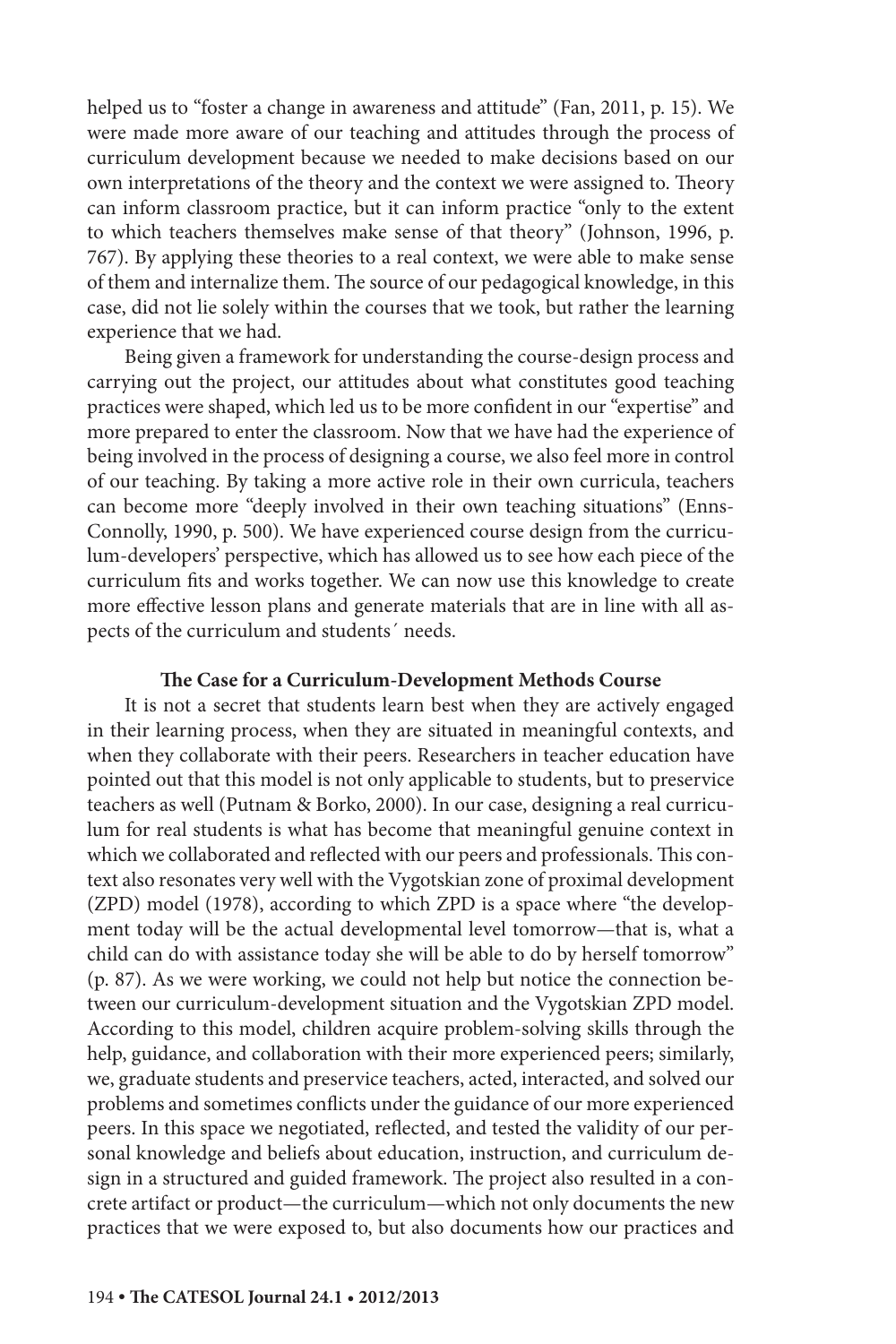visions were being shaped and which we can always turn back to. In the future, this "artifact" will attest to our laborious experience that we can always turn back to and use with similar or different curriculum-development practices.

Moreover, Wenger believes that teacher identity formation occurs and memberships are created through various participation modes in a community of practice (as cited in Sim, 2006, p. 3). During the course of our project, which we can equate to participation in a community of practice, we experienced a shift in our pedagogical and professional identities and statuses. According to Wenger, participation is configured through practices such as engagement, imagination, and alignment (as cited in Sim, 2006, p. 3). He defines engagement as an active and mutual process of meaning making and negotiation, whereas imagination is defined as creating images of the world and making connections across time and space. On our part, engagement and imagination were present from the start of the project till the end. We constantly consulted our professor, who, during the course of the project, became an adviser to us rather than an instructor. Also, instead of being mere observers in EAP classes, we interacted with the teachers on a peer-to-peer basis, and as researchers and situational analysts we interacted with the students. Through this act of engagement we became insiders to that behind-the-scenes academic community where negotiations take place and pedagogic decisions are made. In that community we were treated as experts and our opinions were anticipated.

Furthermore, this shift in identity and status from a graduate student to an expert taught us how to formulate opinions and suggestions that were carefully analyzed from different angles before they were articulated. We believe that now we are not only able to maneuver within our practices, but we will also feel confident contributing to the larger field. The act of imagination occurred through analyzing the components from a critical perspective. The process we went through to assess and revise the existing curriculum was not a linear process. Throughout the project we began to see how components were interrelated and how a change in one can affect others. We began by establishing the learning destination (revising the assignments) based on our understanding of students' objective and subjective needs. How students' needs affected other components of the framework drove the development process and led us down a unique development path. Because we focused on conceptualizing the content with the students' future goals and subjective needs in mind, we were able to envision a course that would be learner centered and motivating for the students.

# **Conclusion**

Since taking the Curriculum and Assessment course, we have transformed our understanding of the meaning of curriculum development. At first we thought curriculum design pertained to the domain of specialists, to which we did not belong, being preservice teachers and lacking expertise. Once we understood the framework of the curriculum-development process, we then struggled with how to apply it to a real context. After navigating through each stage of the process and finding our own approach to designing the course, we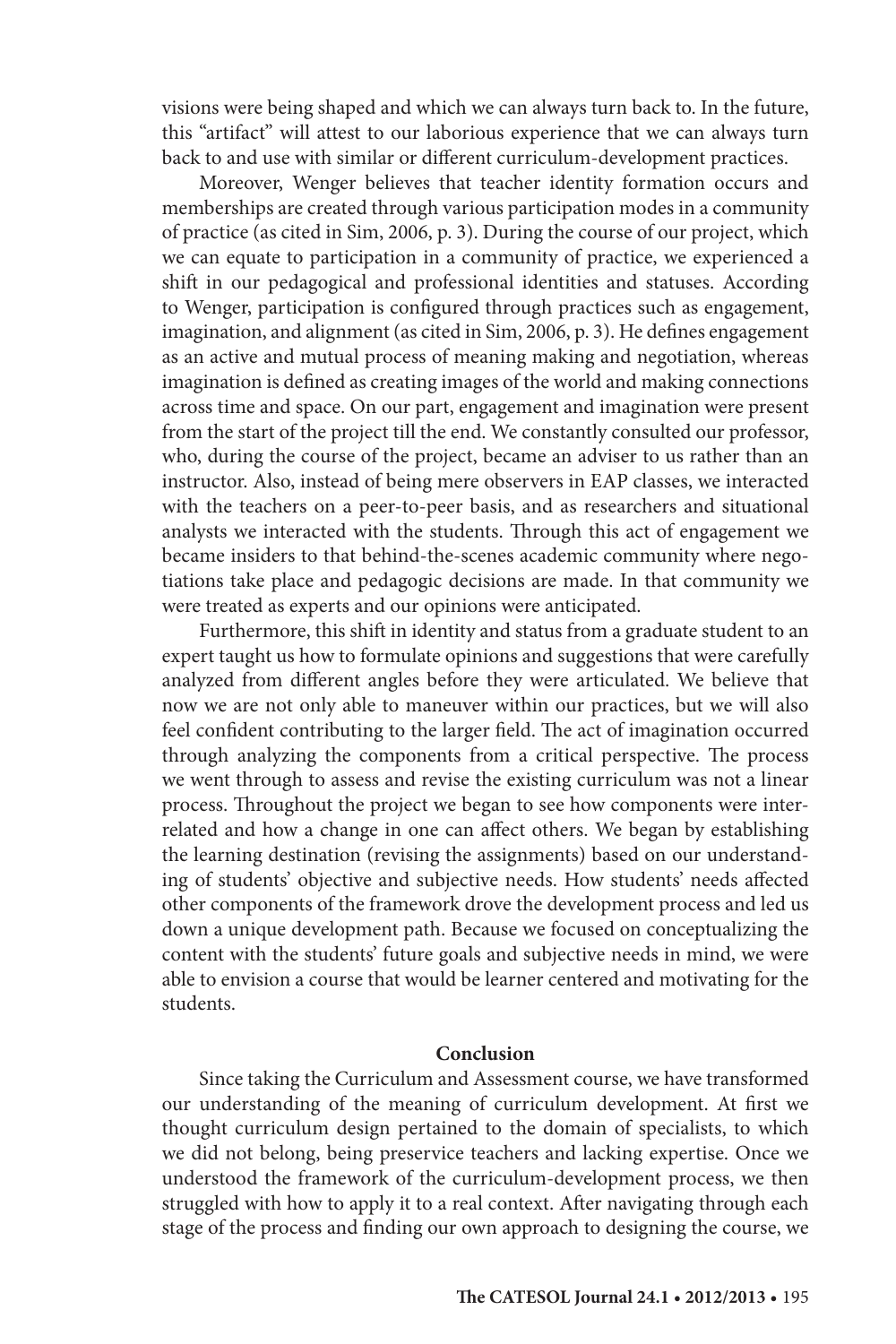were able to make sense of the theory we had learned. This sense-making process allowed us to internalize the theory we learned and gave us more of a sense of ownership of course design, which, in turn, inspired a deeper connection with our own curricula. Now looking back at our experience, we can see how curriculum development also played a role in fostering our emerging professional identities and allowed us to test and use practices that supported our memberships in the academic community as experts. Therefore, we join other practitioners and scholars in advocating an inclusion of curriculum-design projects in teacher-training courses (Shawer, 2010; Voogt et al., 2011).

Carl (1995) said in his book, *Teacher Empowerment Through Curriculum Development*, that curriculum development is not something done *to*  teachers but *through* and *with* them. We strongly believe that all teachers and preservice teachers should be provided the space, the skills, and the knowledge to become active participants in curriculum development. Reflecting on our own experience, we can clearly see how this will lead teachers to feel more empowered and will increase and develop teachers' autonomy and the learning outcomes, thereby contributing to "the development of the learners' full potential" (p. 6). Our experiences attest to the potential that curriculum development has to empower preservice English language teachers.

#### **Acknowledgments**

We thank our Curriculum and Assessment professor, Dr. Priyanavada Abeywickrama, for being our mentor and adviser throughout the curriculumdevelopment process and for her countless hours reviewing our work and giving us detailed feedback. We also thank the administrators at the art university with whom we collaborated closely to develop the curriculum.

# **Authors**

*Reema Albilehi worked as a teacher assistant in an ESP context in Saudi Arabia. She earned her MA in teaching English at San Francisco State University, where she also gained experience working in the ESL context. She is now teaching literacy and survival skills at Refugee Transitions.*

*Ju Young Han worked as a teaching assistant and student teacher in the ESL context. With the knowledge she gained while completing her MA TESOL degree at San Francisco State University, she is developing an English language curriculum for children and planning to teach in her native country, Korea.*

*Heather DeSmidt completed her MA TESOL degree at San Francisco State University in Fall 2012. She has been an ESL tutor in the academic and in the community college setting. She is now teaching high-intermediate oral skills at an Intensive English Program.*

#### **Note**

1 SWBAT stands for "students will be able to," which is how graduate students typically learn to write the objectives in a lesson plan.